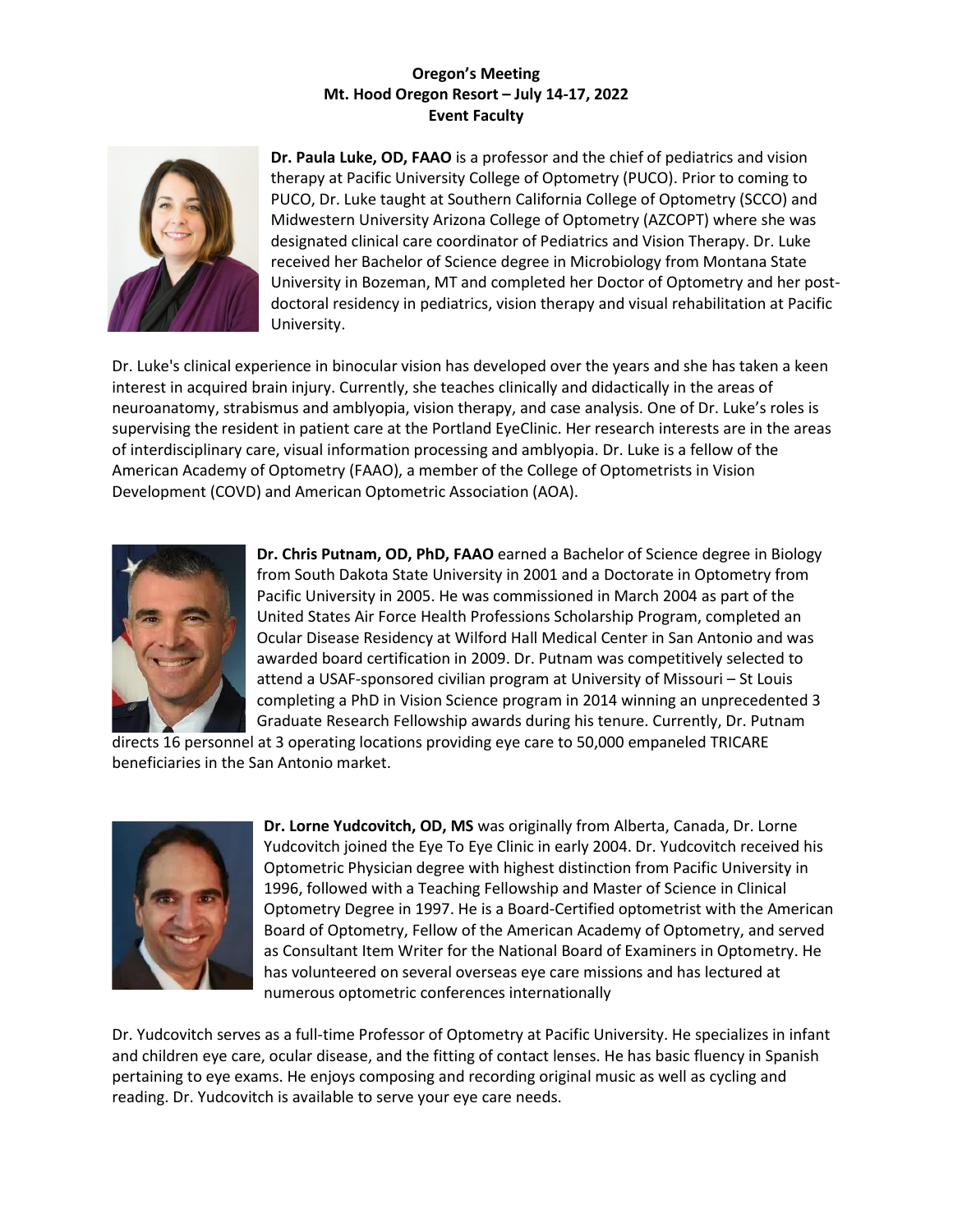

**Dr. Bob Mans, OD** graduated from Pacific University College of Optometry in 1994 where he was honored by the Oregon Optometric Association as "Student of the Year". After graduation, he moved to Florence, Oregon and joined the Siuslaw Eye Center. Since then he has been active in practice and his profession. He is a member of the American Optometric Association and the Oregon Optometric Physician's Association. He served on the Oregon Optometric Physician's Association Board for over 10 years.

After his tenure on the Oregon Optometric Physician's Board, he was appointed to the Oregon Board of Optometry by the Office of the Governor where he served 8 years. He has used his experience on the Board to lecture on Oregon Law and Ethics to other Doctors of Optometry at State and Local meetings. He was recognized as The Oregon Optometric Physician of the Year in 2015 by the Oregon Optometric Physician's Association.

Dr. Robert Mans continues to support local charities and school athletics. Many patients refer to Dr. Mans as Dr. Bob and have seen him running along the streets of Florence. His passion for running includes many road races and relays including the Hood to Coast Relay.



**Dr. Douglas Walker, OD** has been in private practice for over 20 years along the Southern Oregon Coast in Brookings. He received his Doctor of Optometry from Pacific University after his graduate and undergraduate studies at the University of Alberta in the field of Clinical Laboratory Science and Health Service Administration.

Dr. Walker has served his profession and community as Past President of the Oregon Board of Optometry, Oregon Optometric Physicians Association, Rotary Club of Brookings, and the Brookings Chamber of Commerce. His efforts have been

recognized by the OOPA with various awards including OOPA's "OD of the Year Award" in 2018.

Dr. Walker enjoys traveling the world with his wife Lana and very proud of his son Zack and daughter Abby! As a frequent lecturer on Oregon Law and Ethics, he provides informative and entertaining information on current issues and challenges in the practice of Optometry.



**Shelley Sneed** is an enrolled member of the Confederated Tribes of Grand Ronde and a graduate of Willamette University's Atkinson Graduate School of Management. Shelley's 30+ year professional career has included grant writing and business planning, consulting, accounting and finance, budgeting, personnel management and governance.

Prior to joining the Oregon Board of Optometry in March 2015, Shelley was the Administrator of the Landscape Contractors Board. Shelley has a passion for open, accountable government and prides herself on open communication and providing

technological upgrades upon joining a new Board. In her spare time Shelley enjoys camping, reading, and spending time with family. Together Shelley and her husband Mitch have four children and several grandchildren.